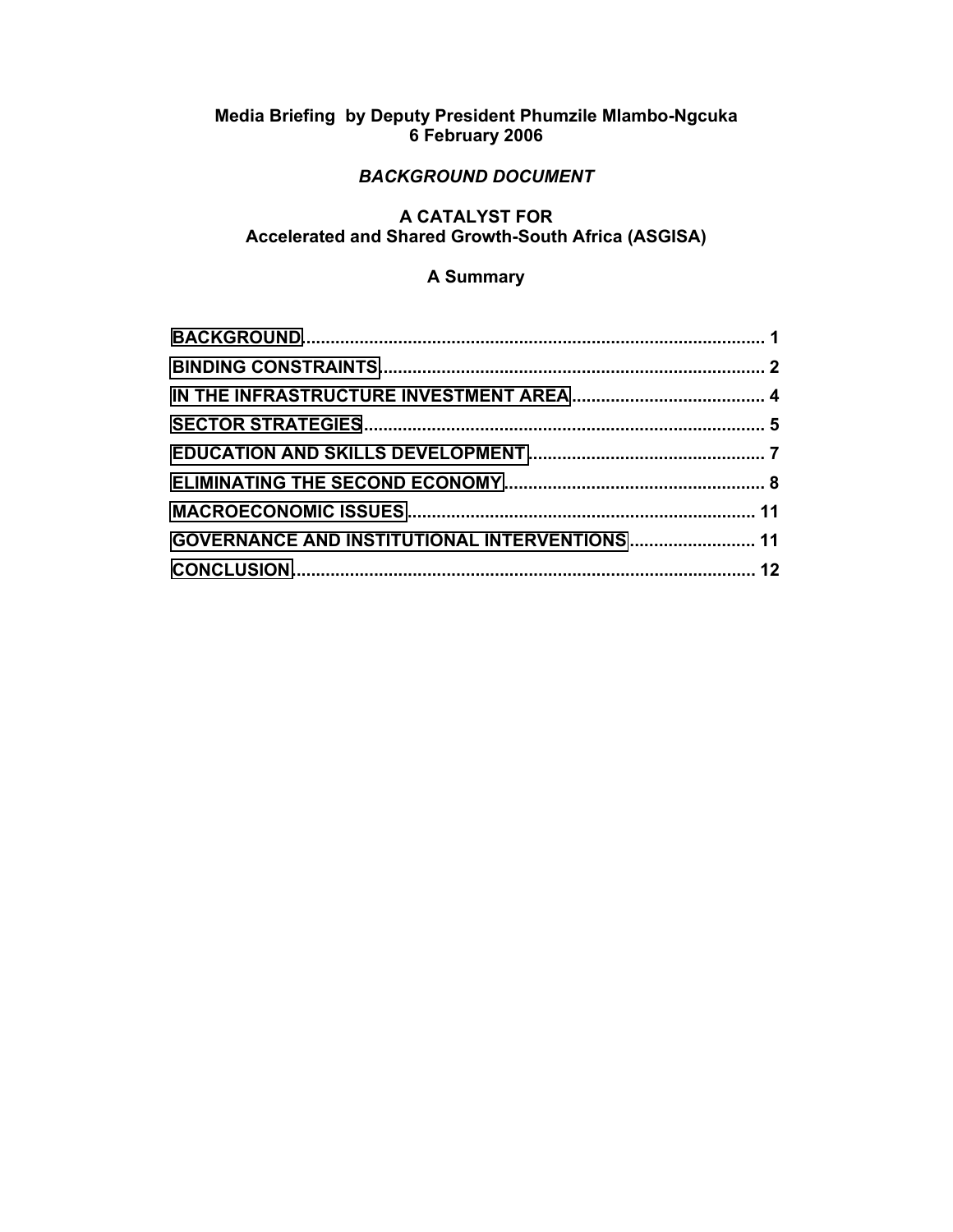#### <span id="page-1-0"></span>**BACKGROUND**

The core objective of this government as set out in 2004 is to halve poverty and unemployment by 2014. We believe that these objectives are feasible indeed we would hope to surpass those objectives—because of the steady improvement in the performance and job creating capacity of the economy.

Growth averaged about 3 percent during the first decade of freedom. Since 2004 growth has tended to exceed 4% per year, reaching about 5% in 2005. Good economic policies, positive domestic sentiment, and a favourable international environment have created the opportunity to consolidate our recent gains, and prepare to take our performance to yet a higher level.

With the improvement in the growth rate has come rapidly improving employment creation, though unemployment remains high at over 26%. This is considerably better than the 32% unemployment rate reached a few years ago, but the challenge to reduce unemployment to below 15% and the challenge to halve the poverty rate will not be achieved without effective economic leadership from Government and effective partnerships between government and other key stakeholders such as organised labour and business.

In the course of exploring our opportunities, Government consulted with a range of stakeholders. The Deputy President's task force included the Ministers of Finance, Trade and Industry and Public Enterprises, the Premiers of Gauteng and Eastern Cape, and the Mayor of Johannesburg, representing SALGA. Many other ministers and their departments were included in the discussions, as well as organised business, labour, religious leaders, youth, and women in various groupings and forums. Government also consulted with domestic and international experts. Such consultations and discussions will continue during the course of the implementation of ASGISA. On the basis of these interactions, Government believes that South Africa is ready for ASGISA to be a **national shared growth initiative**, rather than "government's programme".

In Government's investigations, supported by some independent research, we found that the rate of growth needed to allow us to achieve our social objectives is around 5 percent on average between 2004 and 2014. Realistically assessing the capabilities and deficiencies of the economy and the international environment, we have set out a two phase target. In the first phase, between 2005 and 2009 we seek an annual growth rate that averages 4.5% or higher. In the second phase, between 2010 and 2014, we seek an average growth rate of at least 6% of GDP.

Even with this performance, to meet our social objectives we will have to ensure that the environment and opportunities for more labour-absorbing economic activities is considerably improved. More broadly, we need to ensure that the fruits of growth are shared in such a way that poverty comes as close as possible to being eliminated, and that the severe inequalities that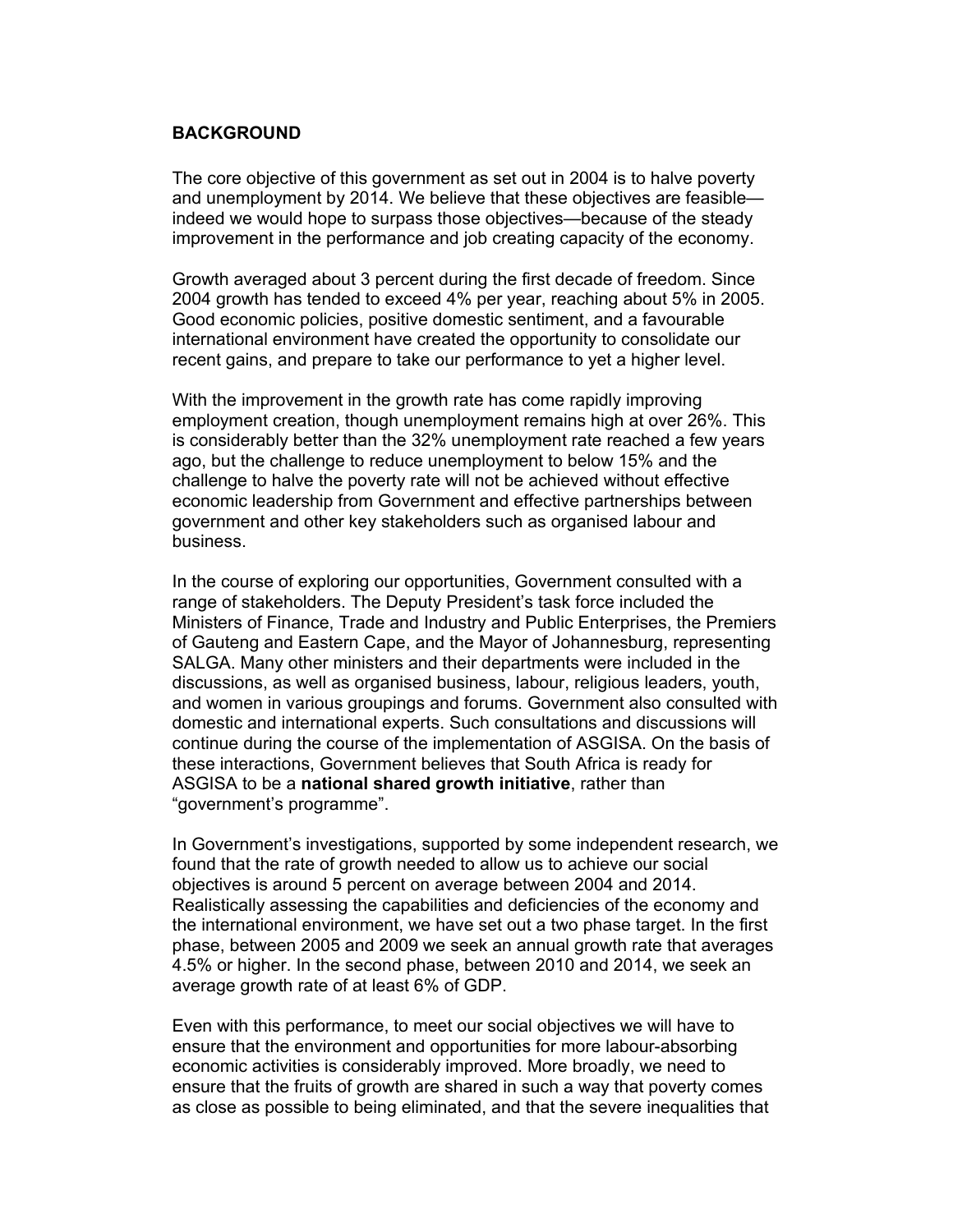<span id="page-2-0"></span>still plague our country are considerably reduced. Our vision of our development path is a vigorous and inclusive economy where production products and services are diverse, more value is added to our products and services, costs of production and distribution are reduced, labour is readily absorbed into sustainable employment, and new businesses are encouraged to proliferate and expand.

Our recent growth, though welcome, has been unbalanced in two important respects. The growth is based on a combination of strong commodity prices, strong capital inflows and strong domestic consumer demand, rooted in antipoverty measures, growing employment, and rising asset prices. The effect, however, of this combination has been to strengthen the currency making it difficult for exporters outside the commodity sector or those who compete with imports to remain competitive. That led to a trade deficit of nearly 4.5% of GDP in 2005, well financed by capital inflows, but demonstrating South Africa's challenge to compete effectively outside of the commodity sector. We perceive a risk of "hollowing out" or at least an unbalanced economy, compounded by the uncertainty of trends in commodity prices, capital flows, and the domestic consumption boom.

The second imbalance was that although the social grant programme has given some impetus to poverty reduction and income redistribution, there remain about a third of South African households not yet able to benefit **directly** from our relative economic success. Moreover, as long as a significant part of the population is excluded from the mainstream economy, our growth potential is considerably constrained.

Sustainable growth at a rate of around 6% would require that the two key imbalances are effectively countered. In developing a strategy for accelerated and shared growth, we adopted a growth diagnostic method of analysis which seeks to identify the "binding constraints" on achieving our objectives. The methodology holds that while all successful economies have certain characteristics in common such as well managed fiscal and monetary policy and competent government administration, each country faces specific challenges in its attempt to move from mediocre to successful. This contrasts with the Washington Consensus approach, widely advocated in the 1980s and 1990s, which posited a fairly long list of "virtuous" actions which would solve any country's economic problems.

#### **BINDING CONSTRAINTS**

The list of binding constraints must be short enough and focused enough to allow for a coherent and consistent set of responses. After consultations and discussions we concluded on a set of binding constraints as follows:

• **The volatility and level of the currency.** In spite of major improvements in the administration of fiscal and monetary policy, currency volatility deters investors in tradable goods and services outside of the commodity sector. The rand remains somewhat volatile,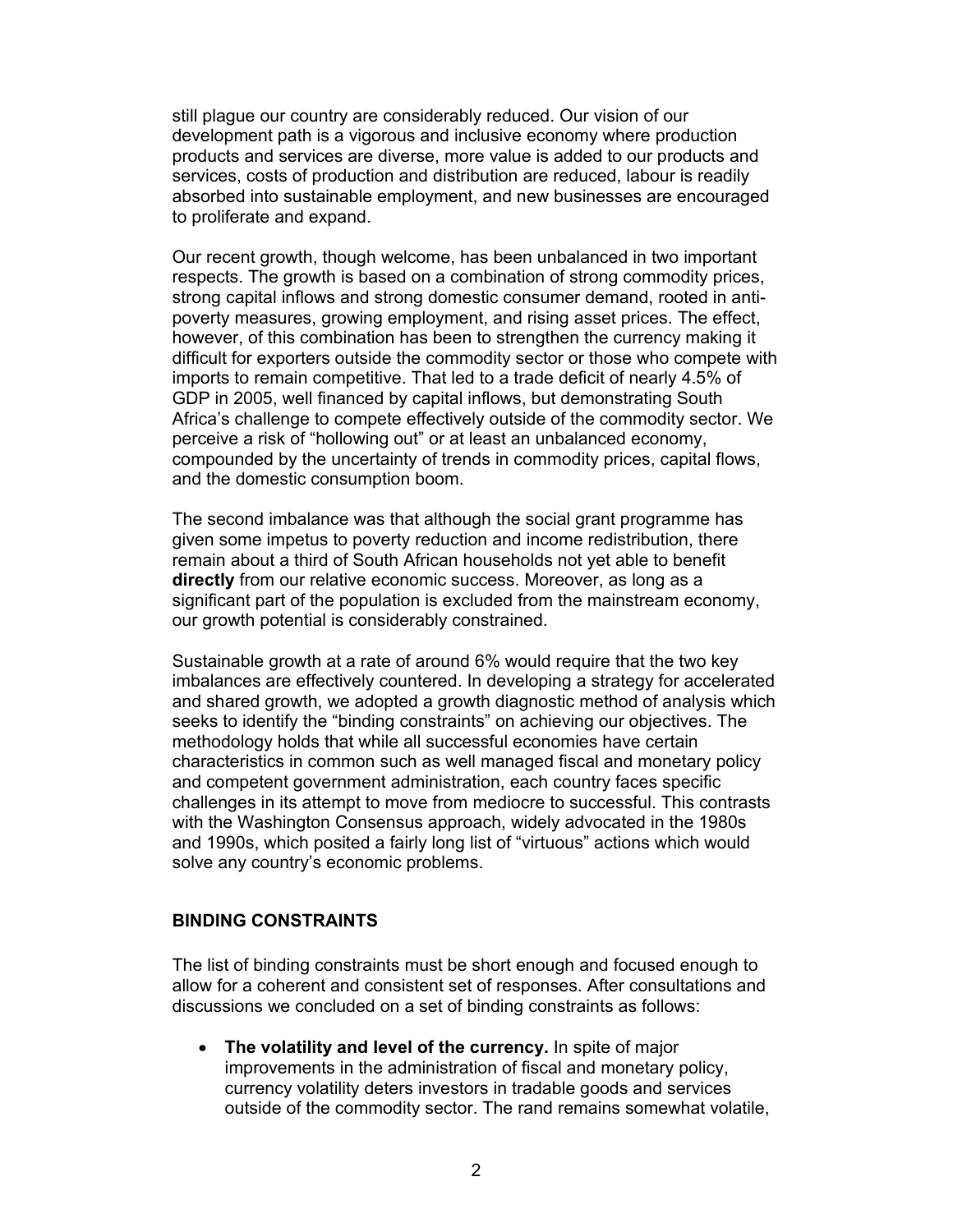though the degree of volatility might be reducing. At times such as the present, the relative volatility is accompanied by an overvalued currency—overvalued in the sense that economic resources are diverted into narrow areas of investment, laying an unsteady foundation for the future. This simply compounds the effects of volatility. A further area where macro-economic policies or implementation can be improved is in expenditure management, particularly in government capital investment, where several agencies budgets are considerably under spent and some run out of funds before the end of the financial year.

- **The cost, efficiency and capacity of the national logistics system.** Because of backlogs in infrastructure, investment, inadequate planning, and in some cases market structures that do not encourage competition, the price of moving goods and conveying services over distance is higher than it should be. In South Africa, which is a fairly large country, with considerable concentration of production inland, and which is some distance from all major industrial markets, deficiencies in logistics are keenly felt.
- **Shortage of suitably skilled labour amplified by the cost effects on labour of apartheid spatial patterns.** Those parts of the legacy of apartheid most difficult to unwind are the deliberately inferior system of education and the irrational patterns of population settlement. In a period of growth it is evident that we lack sufficient skilled professionals, managers and artisans, and that the uneven quality of education remains a contributory factor. In addition the price of labour of the poor is pushed up by the fact that many live a great distance from their places of work.
- **Barriers to entry, limits to competition and limited new investment opportunities.** The South African economy remains relatively concentrated, especially in upstream production sectors such as iron and steel, paper and chemicals and inputs such as telecommunications and energy. In some cases market structure negatively influences the possibilities of downstream production or service industry development. Competition law and industrial policies need to be strengthened to counteract these factors.
- **Regulatory environment and the burden on small and medium businesses.** The mediocre performance of the small, medium and micro business sector in terms of contribution to GDP and employment partly arises from the sub-optimal regulatory environment. The administration of tax, the planning system (including EIAs), municipal regulation, the administration of labour law, and in specific sectoral regulatory environments, regulation unnecessarily hampers the development of businesses.
- **Deficiencies in state organisation, capacity and leadership.** Certain weaknesses in the way government is organised, in the capacity of key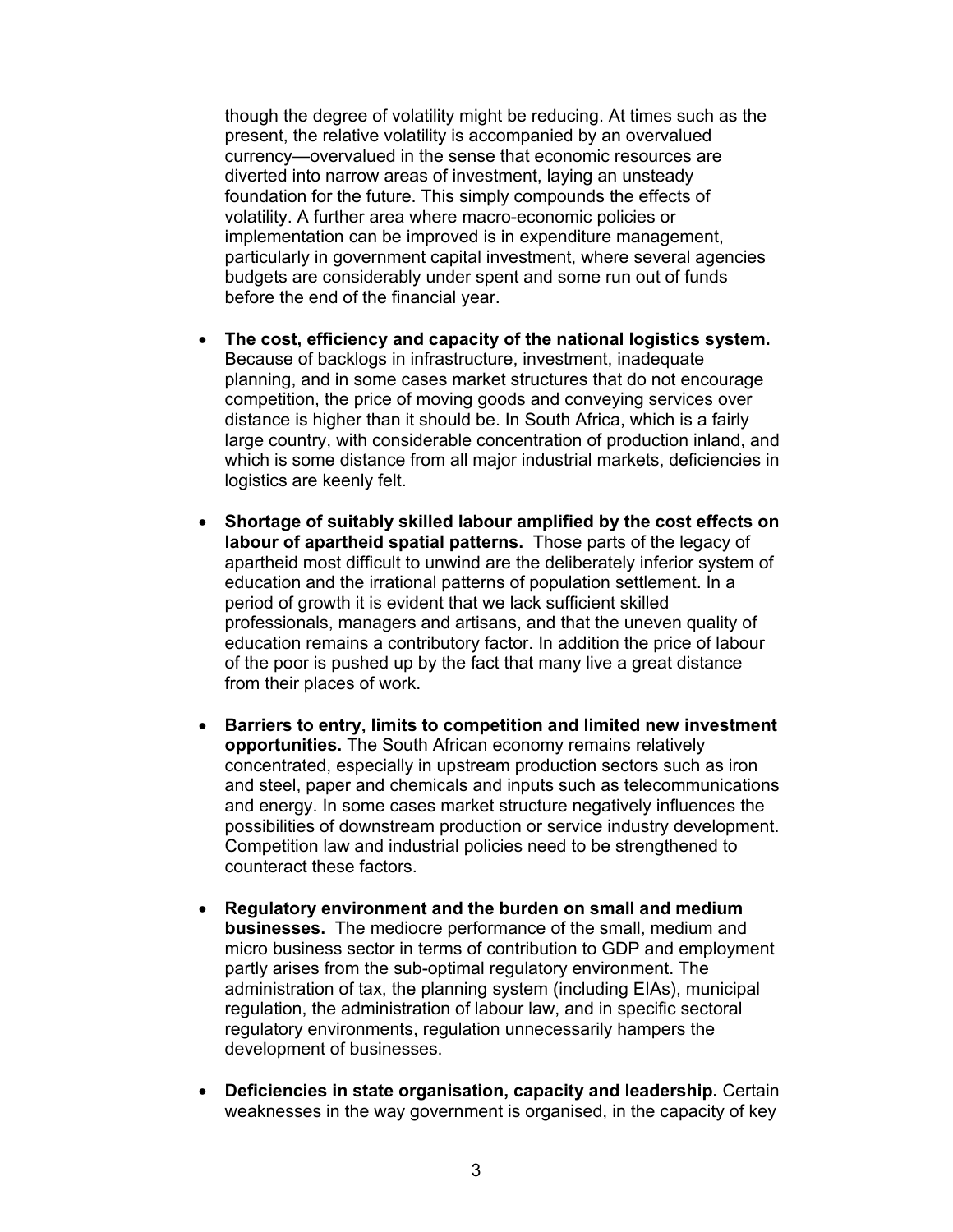<span id="page-4-0"></span>institutions, including some of those providing economic services, and insufficiently decisive leadership in policy development and implementation all negatively impact on the country's growth potential .

Countering these constraints entails a series of decisive interventions. These interventions amount not to a shift in economic policy so much as a set of initiatives designed to achieve our objectives more effectively. In developing responses to the binding constraints, we have organised our initiatives into six categories:

- *Macroeconomic issues;*
- *Infrastructure programmes;*
- *Sector investment strategies (or industrial strategies);*
- *Skills and education initiatives,*
- *Second economy interventions; and*
- *Public administration issues.*

### **IN THE INFRASTRUCTURE INVESTMENT AREA**

Government has already begun to ramp up public sector investment. Public sector investment fell below 4% of GDP. In recent years it rose above 6% of GDP. In order to roll-back the backlog that has emerged in the public infrastructure sector, public sector investment is planned to rise to a level of around 8% of GDP. As indicated in the Medium Term Budget Policy Statement in late 2005, government and public enterprise investment expenditure for the period April 2005 and March 2008 is planned to be about R370bn.

Of this about 40% will be spent by public enterprises, mostly Eskom (R84bn) and Transnet (R47bn, of which R40bn is "core"), and mostly on power generation, power distribution, rail transport, harbours and an oil pipeline. The general purpose is to improve the availability and reliability of infrastructure services in response to rapidly growing demand.

The three spheres of government are responsible for about half of the total public sector capital investment over the period through a range of programmes at national department level. The planned rate of growth of the capital budget of government at between 15% and 20% per year is unprecedented in South African history. Projects are distributed to provincial and local government through the municipal and provincial infrastructure grant programmes, while provinces and most municipalities have funds collected from their own revenue sources for capital expenditure. Key areas of expenditure, incorporating all these spheres of government are provincial and local roads, bulk water infrastructure and water supply networks, energy distribution, housing, schools and clinics, business centres, sports facilities, and multipurpose government service centres, including police stations, courts and correctional facilities.

Electronic communications is a key commercial and social infrastructure. Plans to be implemented in this sector include: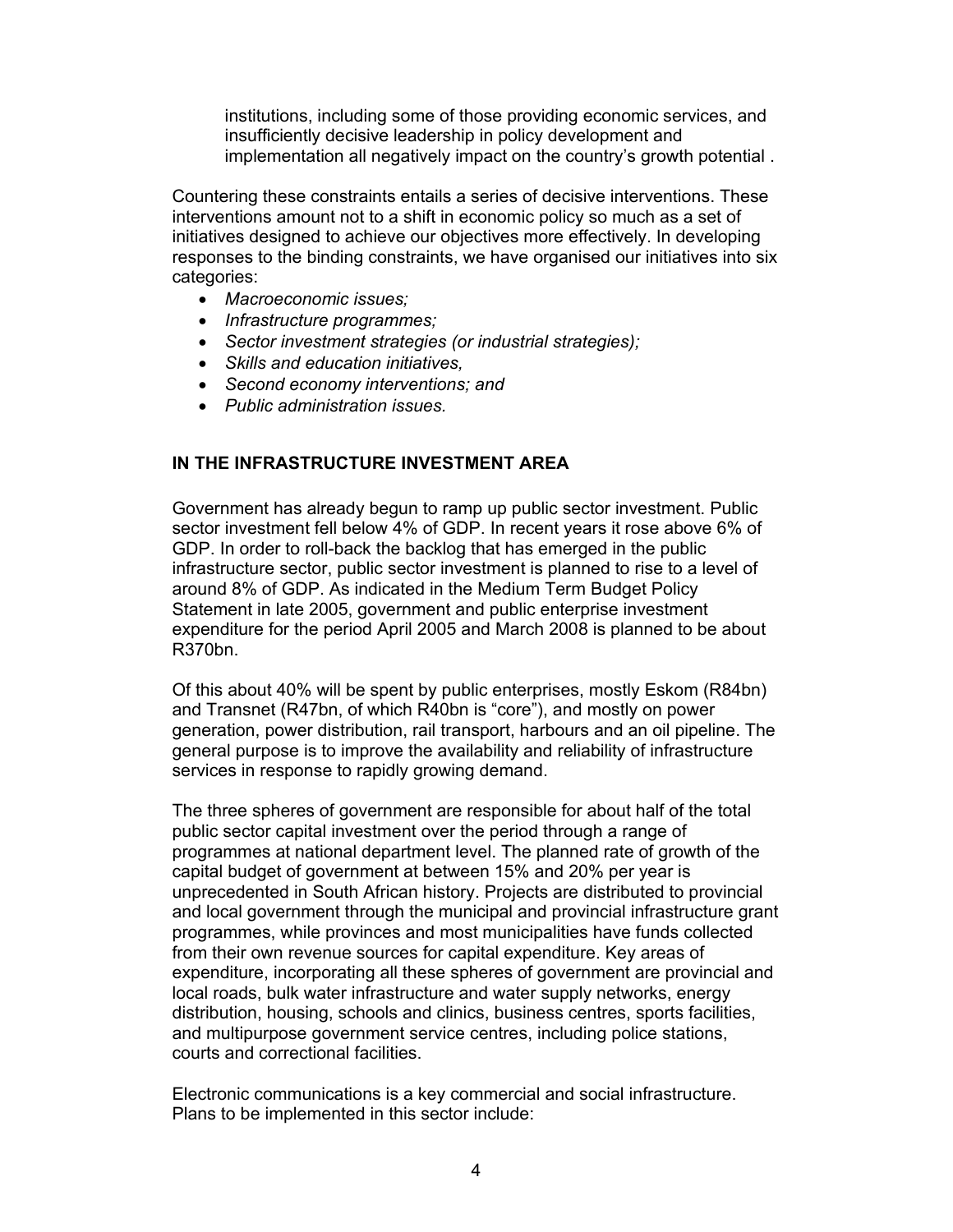- <span id="page-5-0"></span>• The implementation of a strategy to rapidly grow South Africa's broadband network;
- Implementation of a plan to reduce telephony costs more rapidly;
- The completion of a submarine cable project that will provide competitive and reliable international access, especially to Africa and Asia; and
- The provision of subsidies to encourage the establishment of telecommunications- and labour-intensive business in poor areas.

Another key challenge in the infrastructure sector is preparations for the 2010 FIFA World Cup. This includes building or improving the 10 stadiums to be used, and investment in the environs and access to the stadiums.

Other strategic interventions in the infrastructure arena include further development of the country's research and development infrastructure, and further improvement in the modalities for public-private-partnerships in the development and maintenance of public infrastructure.

Public sector infrastructure spending has considerable potential spin-offs in terms of the generation or regeneration of domestic supply industries, small business development and empowerment. Government is seeking to maximise the positive impact of these spin-offs on the domestic economy.

In addition to the general infrastructure programmes, **provinces were asked to propose special projects that would have a major impact on accelerating and sharing growth.** A set of projects has been selected for finalisation of implementation plans. Some of these projects are already underway. They are:

- The Umzimvubu Catchment and Timber Industries Development Initiative in the Eastern Cape;
- A diamond and gemstone jewellery project in the Northern Cape;
- A biofuels initiative that will cover at least Northern Cape, Free State, KZN, Eastern Cape and Mpumalanga;
- A water reticulation project for Mokopane-Vaalwater-Marken in Limpopo;
- A Moloto Corridor Rail Project, mostly in Mpumalanga;
- The Johannesburg International Airport Logistics Hub and Industrial Development Zone in Gauteng;
- The Makhathini Cassava and Sugar Project in KZN;
- A National Livestock Project that would particularly focus on the Northern Cape and North West;
- The Dilokong Platinum Corridor to integrate development located around the planned De Hoop Dam in Limpopo;
- The proposed Square Kilometre Array and linked projects in Northern Cape; and
- The Cape Flats Infrastructure Project in the Western Cape.

# **SECTOR STRATEGIES**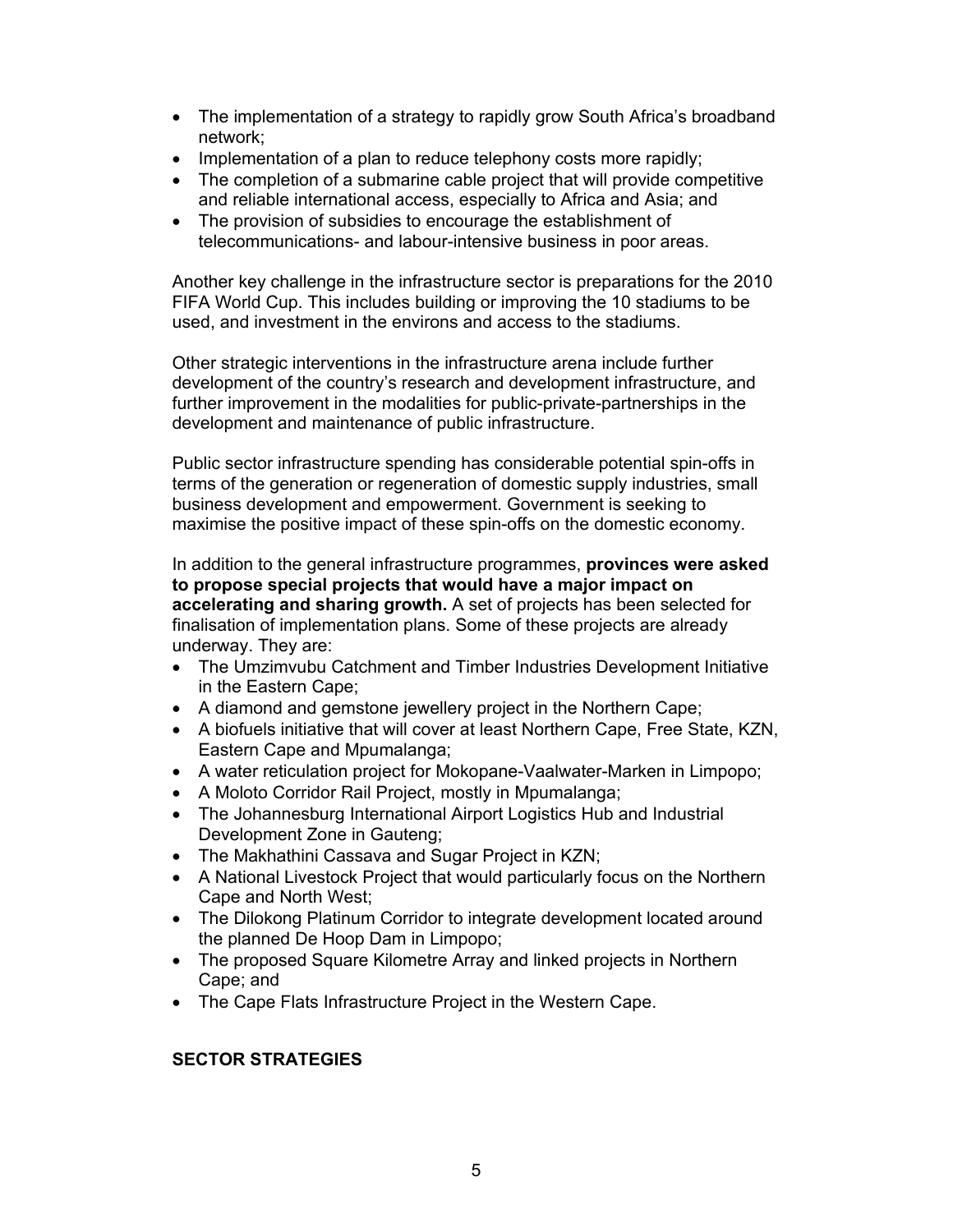<span id="page-6-0"></span>In order to promote private sector investment, sector strategies are being prepared, and some are in the implementation stage. A broader **National Industrial Policy** framework is in the final stages of preparation and is expected to be submitted to Cabinet in the first quarter of 2006.

Part of the purpose of ASGISA is to focus the energy of government and its partners. For this reason, two sectors were identified for special priority attention: business process outsourcing and tourism, and a third which is at a less advanced stage of development, biofuels. What all of these industries have in common is that they are labour intensive, rapidly growing sectors world wide, suited to South African circumstances, and open to opportunities for Broad Based Black Economic Empowerment (BBBEE) and small business development.

The trend of business world wide, especially in countries where labour is costly, is to locate back-office activities such as accounts or claims processing or front office activities like call centres in cheaper centres, even in other countries, is called *business process outsourcing* (BPO). South Africa has attracted about 5 000 of such jobs from the rest of the world so far. The sector has the potential for 100 000 additional direct and indirect jobs by 2009. Government and business have a joint project, supported by the Business Trust, led by the Minister of Trade and Industry and the Chair of Standard Bank to remove obstacles and refine incentives to achieve this goal.

The other high immediate priority sector is *tourism*. This sector has already grown rapidly in South Africa but is ready for a second phase of growth that could take its contribution to GDP from about 8% to about 12%, and increase employment by up to 400 000 people. Key issues are: marketing, air access, safety, and skills development. This industry also entails a strong government/private sector partnership, which was established during the first phase of growth.

The other high priority industries but less advanced in preparation which are to follow are in the *agriculture and agro-processing* field and include biofuels, referred to above. They have similar advantages and opportunities as tourism and BPO. The 3<sup>rd</sup> priority sectors which are less advanced in development include:

- Chemicals;
- Metals beneficiation including the capital goods sector;
- Creative industries (Crafts, Film & T.V. Content and Music);
- Clothing and textiles;
- Durable consumer goods; and
- Wood, pulp and paper (as mentioned in provincial projects).

There are several crosscutting industrial policy challenges being addressed too, including:

- Inadequate competition and import parity pricing;
- Capacity for trade negotiations;
- A more coordinated Africa development strategy;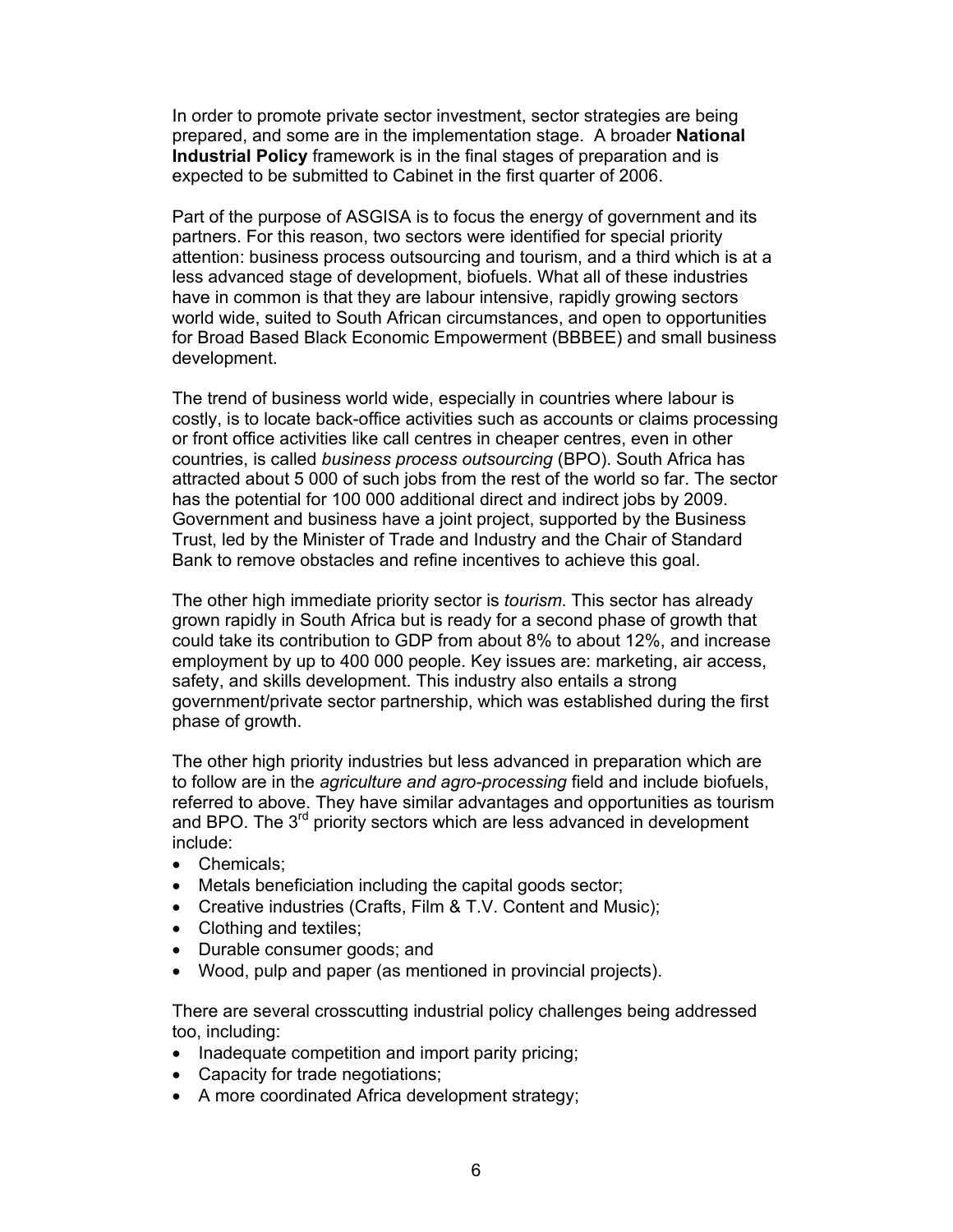- Better incentives for private R&D investment; and
- Better use of BBBEE to encourage industry transformation, beyond the transfer of equity.

### **EDUCATION AND SKILLS DEVELOPMENT**

For both the public infrastructure and the private investment programmes, the single greatest impediment is the shortage of skills—including professional skills such as engineers and scientists, managers such as financial, personnel and project managers; and skilled technical employees such as artisans and IT technicians. The shortfall is due to the policies of the apartheid era and the slowness of our education and skills development institutions to catch up with the current acceleration of economic growth.

Key measures to address the skills challenge in the educational sphere are:

- The QUIDS UP programme aimed at achieving high levels of literacy and numeracy in the lowest grades;
- The Maths and Science (Dinaledi) programme for 529 high schools to double maths and science high school graduates to 50 000 by 2008;
- An upgraded career guidance programme; and
- A huge upgrading of the Further Education and Training colleges. In addition, the Adult Basic and Education Training programme is to be ramped up, based on a model developed in Cuba and New Zealand.

Other key interventions in the skills sphere include the development of an Employment Services System (to close the gap between potential employers and employees), and Phase 2 of the National Skills Development Strategy. A short-term project is the development of a scarce skills database based directly on the expected needs of the over **100 individual projects** included in ASGISA.

Other key skills projects include the **deployment of experienced professionals and managers** to local governments to improve project development implementation and maintenance capabilities. The project managed by the Development Bank of Southern Africa will deploy an estimated total of 150 expert staff, with the first 30 to be deployed in April 2006. The project will also include skills transfer to **new graduates**. **The DBSA is compiling a database of "retired experts"** for this and further possible deployments.

The Umsobomvu Youth Trust is driving a number of initiatives, many of which entail youth volunteers, to support a range of skills development programmes.

A new institution is the **Joint Initiative for Priority Skills Acquisition (JIPSA).** This is a structure led by a committee of key ministers, business leaders, trade unionists and education and training providers or experts. Its job will be to identify urgent skills needs and quick and effective solutions. Solutions may include special training programmes, bringing back retirees or South Africans and Africans working out of Africa, and drawing in new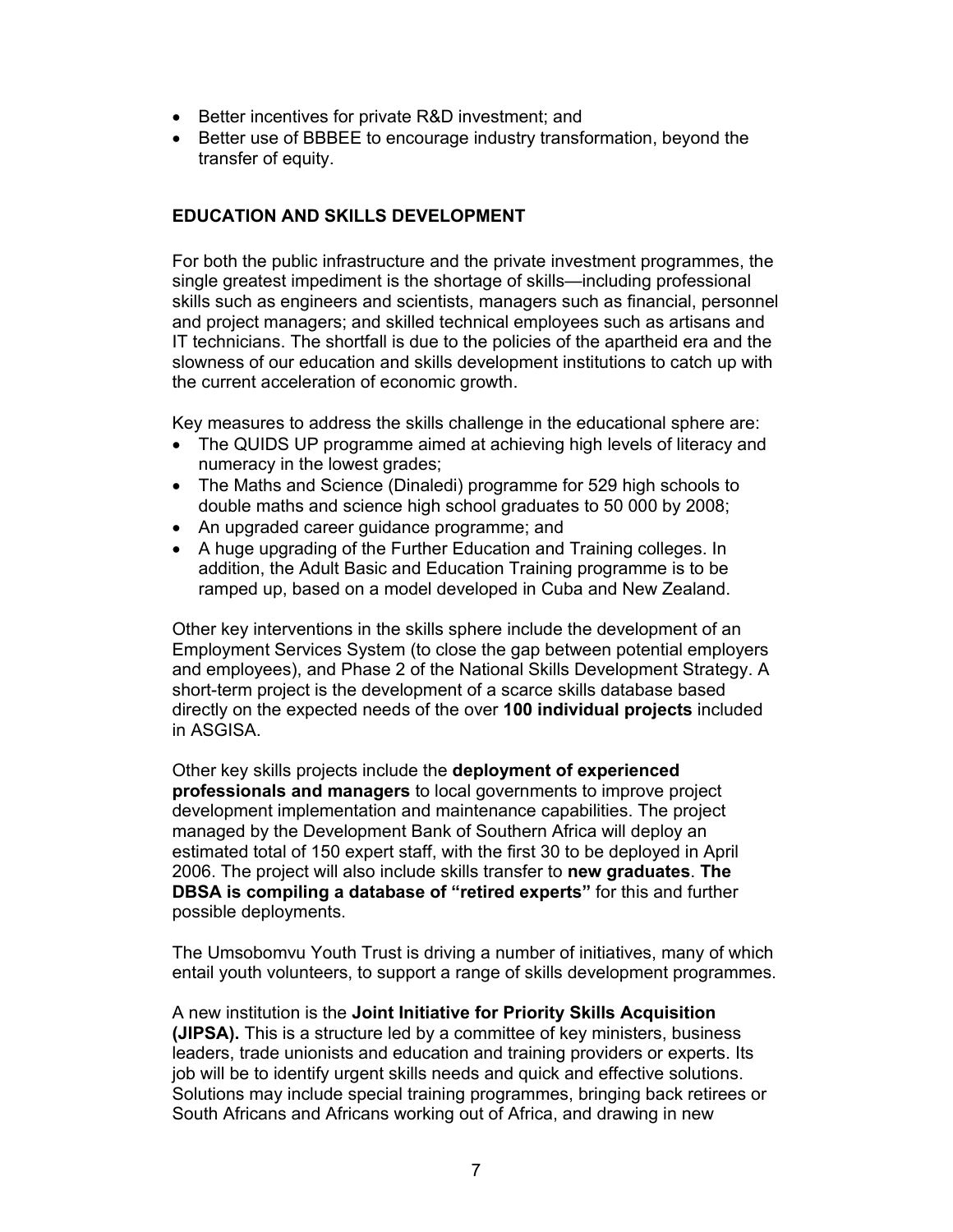immigrants where necessary. It may also include mentoring and overseas placement of trainees to fast track their development. JIPSA will have an initial timetable of 18 months, starting in March 2006, after which its future will be reviewed.

### **ELIMINATING THE SECOND ECONOMY**

Without interventions directly addressed at reducing South Africa's historical inequalities, growth is unsustainable. Interventions to address deep-seated inequalities and that target the marginalised poor are interventions to bridge the gap with the second economy, ultimately eliminating the second economy. ASGISA is not the only response to the  $2<sup>nd</sup>$  Economy challenges.

One of the key mechanisms is to use the **leverage of the first economy** to address the second economy. There are two key examples in ASGISA.

The first is to leverage the **increased levels of public expenditure**, especially **investment expenditure**, to develop **small businesses and broad based empowerment** addressing such issues as: Access to finance, Preferential Procurement, Sectors that are labour intensive and review of regulations impact on this sector**.** For public enterprises, the State Owned Enterprise Procurement Forum is codifying and spreading best practices for affirmative procurement. For the government, the DTI is developing a procedure through which 10 products will be set aside for procurement through smaller black owned business.

Linking small businesses to opportunities deriving from the 2010 FIFA World Cup is another task for government. Private companies will also be persuaded to engage in affirmative procurement and the implementation of the relevant provisions of the BEE Codes of Good Practice and the relevant sector BBBEE charters will be closely monitored. Timely payment by government will also be monitored by the DTI. Infrastructure projects will be labour-intensive where feasible.

We are convinced that to achieve ASGISA's goal of halving unemployment and poverty by 2014, we will have to work more closely with women and the youth. With regard to women the focus will be on:

- Human resource training;
- Ensuring they have access to finance (micro to mega bucks);
- Fast tracking them out of the  $2^{nd}$  economy;
- Ensure their significant participation in agriculture and creative industries;
- Improve their access to basic services; and
- Increase their participation in expanded public works programme.

On youth front, one of the interventions is to target unemployed graduate for jobs or learnerships. We support the Umsobomvu youth fund initiative to register unemployment graduates on their database. We shall ensure that the focus on youth development is intensified in all spheres of government. Among other things during the next financial year, we wil: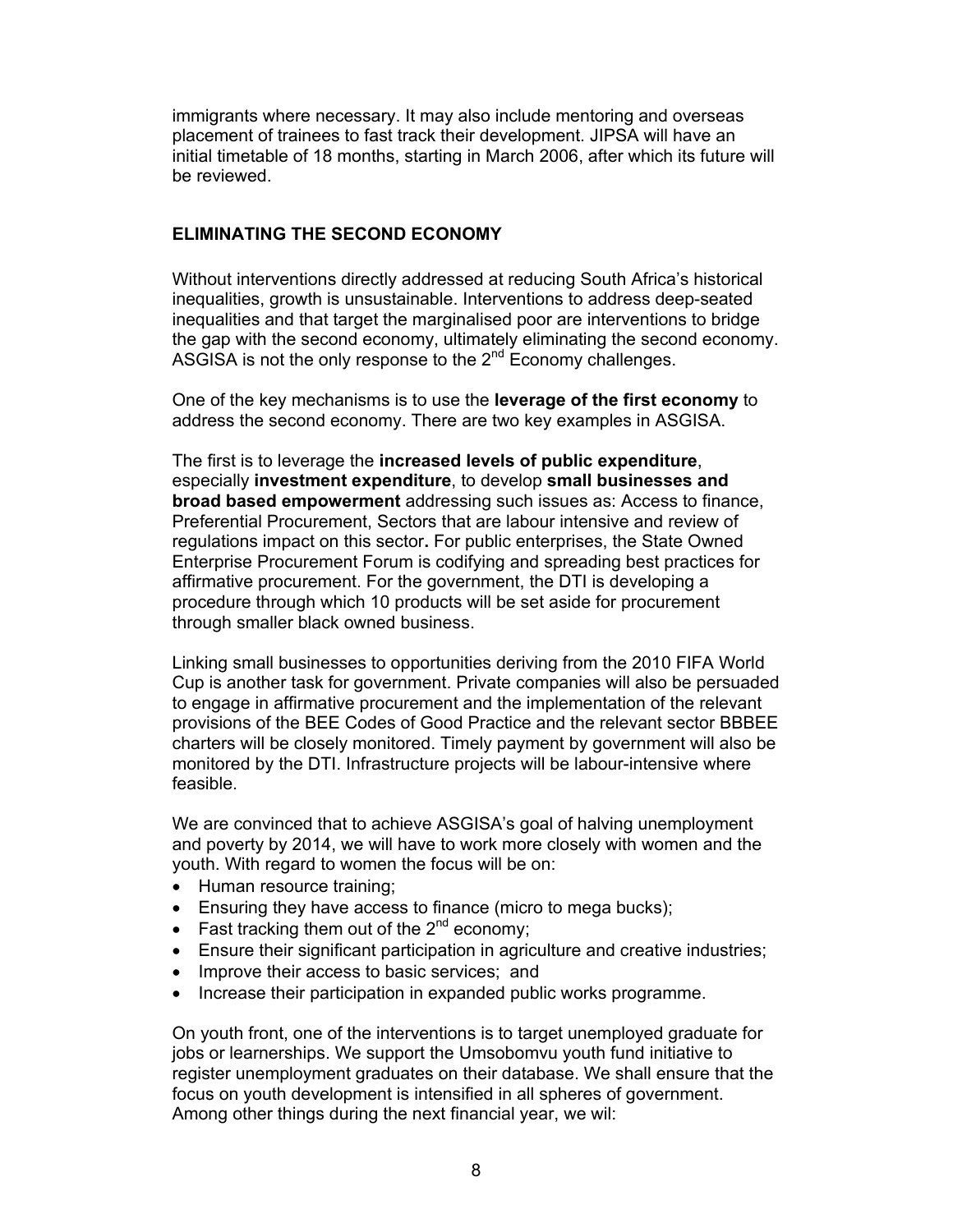- <span id="page-9-0"></span>• Set 100 new Youth Advisory Centres,
- Enrol at least 10 000 young people in the National Youth Service, and
- We will enrol 5 000 volunteers to act as mentors to vulnerable children
- We will also expand the reach of our business support system to young people and
- Intensify the Youth Cooperative Programme.
- We will closely monitor the impact of our programmes on youth skills training and business empowerment as an integral part of our National Effort.

The other form of leverage will be that all of the sector strategies, such as the strategies for tourism or BPO, will have elements addressing development goals in the second economy. For example, the economic cluster of government is committed to ensure that at least 5 BPO operations are established in poor areas with relatively little economic activity. The targeted beneficiaries are youth and women.

There are several other components of BBBEE which will be leveraged to support shared growth. These include{

- Provisions for access to finance for women and youths,
- Funding commitments for housing and small business loans,
- Skills development commitments,
- Social responsibility commitments, and
- Other commitments to enterprise development. In addition,
- BBBEE charters will be assessed from time to time to establish how broad based their impact has been.

There are several other interventions designed to support small businesses. Nafcoc's commitment to establish 100 000 new SMEs per year is laudable, and Government will support Nafcoc's efforts. A key challenge is to address the gap in loans between R10 000 and R250 000.

One such effort is a new partnership between Khula and Business Partners in a R150 million fund for business loans of this size. Another is a planned fund for women entrepreneurs which is the result of a collaboration between the DTI, Eskom, Umsobomvu and the Women's Development Bank.

The Financial Services Charter R5 billion commitment to small business loans is still be finalised as a programme, but we expect progress shortly under the new leadership of the FSC implementation process. We also plan to accelerate the rollout of the Apex (SAMAF) and Mafisa programmes of loans under R10 000.

For the next stage of business development venture funding is key, and Government is supporting efforts to establish new venture funds for SMMEs. The R1 billion programme recently announced by the IDC and the National Empowerment Fund's venture fund will make a considerable impact on the growth of small businesses. These large interventions will be supported by the development of the Small Enterprise Development Agency based at the DTI,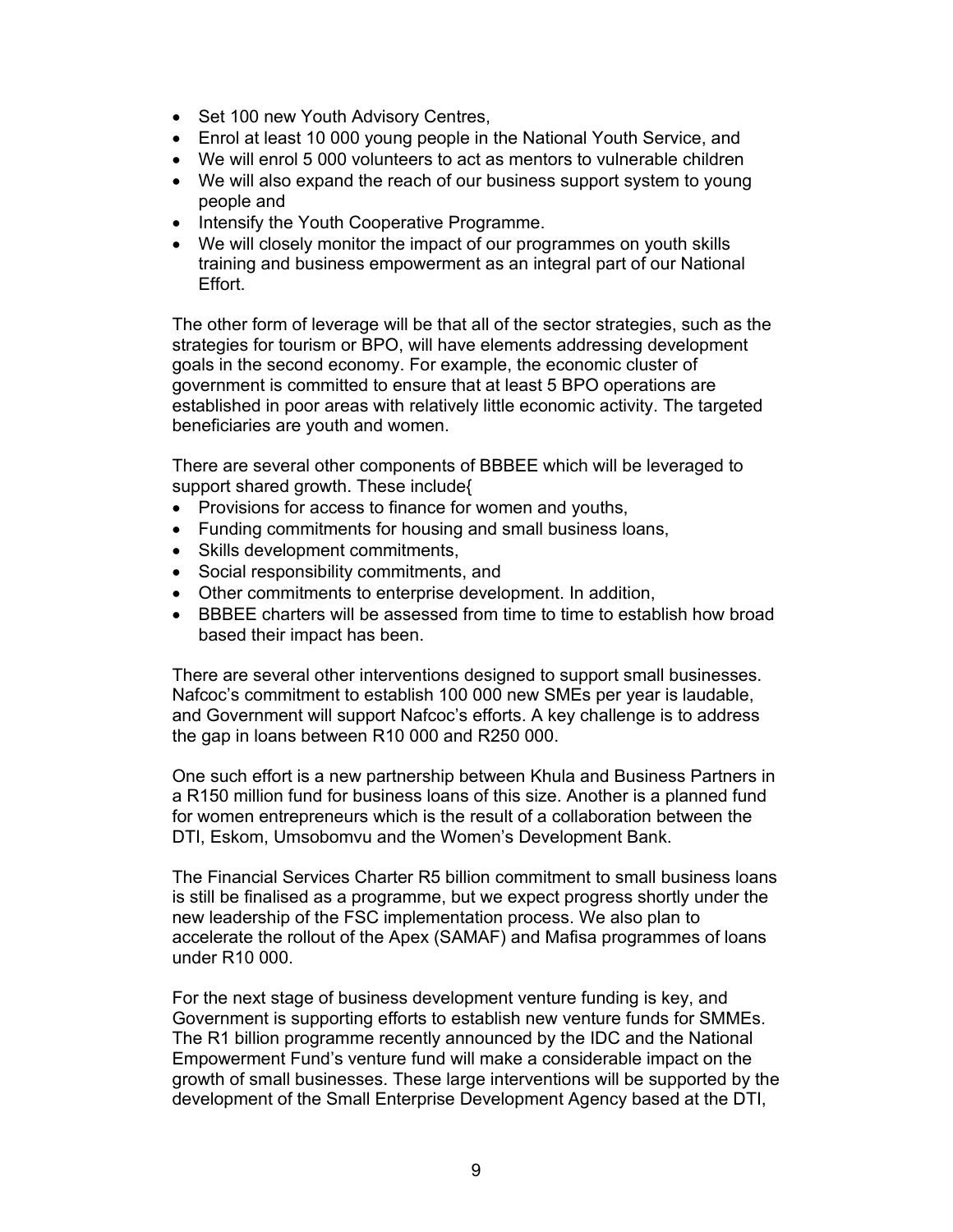which is rolling out its services, making a stronger operational distinction between small and medium business and micro businesses, and adding to its capacity to take small businesses into manufacturing.

A further key small business initiative will be to pursue the recommendations made to Cabinet on the regulatory environment for small businesses. These recommendations include:

- That the Minister of Labour will lead a review of labour laws, including their impact on small businesses;
- That the reforms in tax administration affecting small businesses will continue;
- That the DTI and DPLG will prepare recommendations on how to improve the regulatory environment for small businesses in municipalities; and
- That sector departments will review the impact of their laws and regulations on small businesses.

In respect of municipalities, the ASGISA process has also mandated the **DPLG, in consultation with the DTI, to improve the capacity of local government to support local economic development.** 

Another key Second Economy **intervention is the Expanded Public Works Programme.** This programme will be expanded beyond its original targets in terms of ASGISA.

Firstly, its mandate has been extended to a larger number of roads and some larger road projects. This will entail about R4.5 billion additional funds over the coming Medium Term Expenditure Framework period, about 63 000 more people maintaining roads, and about 100 000 additional people in jobs averaging 6 months in roads building and training.

In addition, 1 000 more small black contractors will be developed. New access roads will have a significant impact on conditions and opportunities in some poor and rural areas.

Other new elements of the EPWP will be a concerted roll-out of its **Early Childhood Development component, home based care** and the finalisation of a process to support local governments in developing larger EPWP projects.

A final set of second economy interventions is centred on the challenge of realising the value of dead assets—land, houses, livestock, skills, indigenous knowledge and other assets that have intrinsic value not currently realised. These include:

- More rapid movement towards the formalisation of land tenure.
- The livestock improvement programme mentioned amongst the provincial projects,
- Efforts to ensure that the financial services charter commitment on housing finance is effectively implemented,
- Improvements in planning and zoning capacities, and
- support for the development of cooperatives.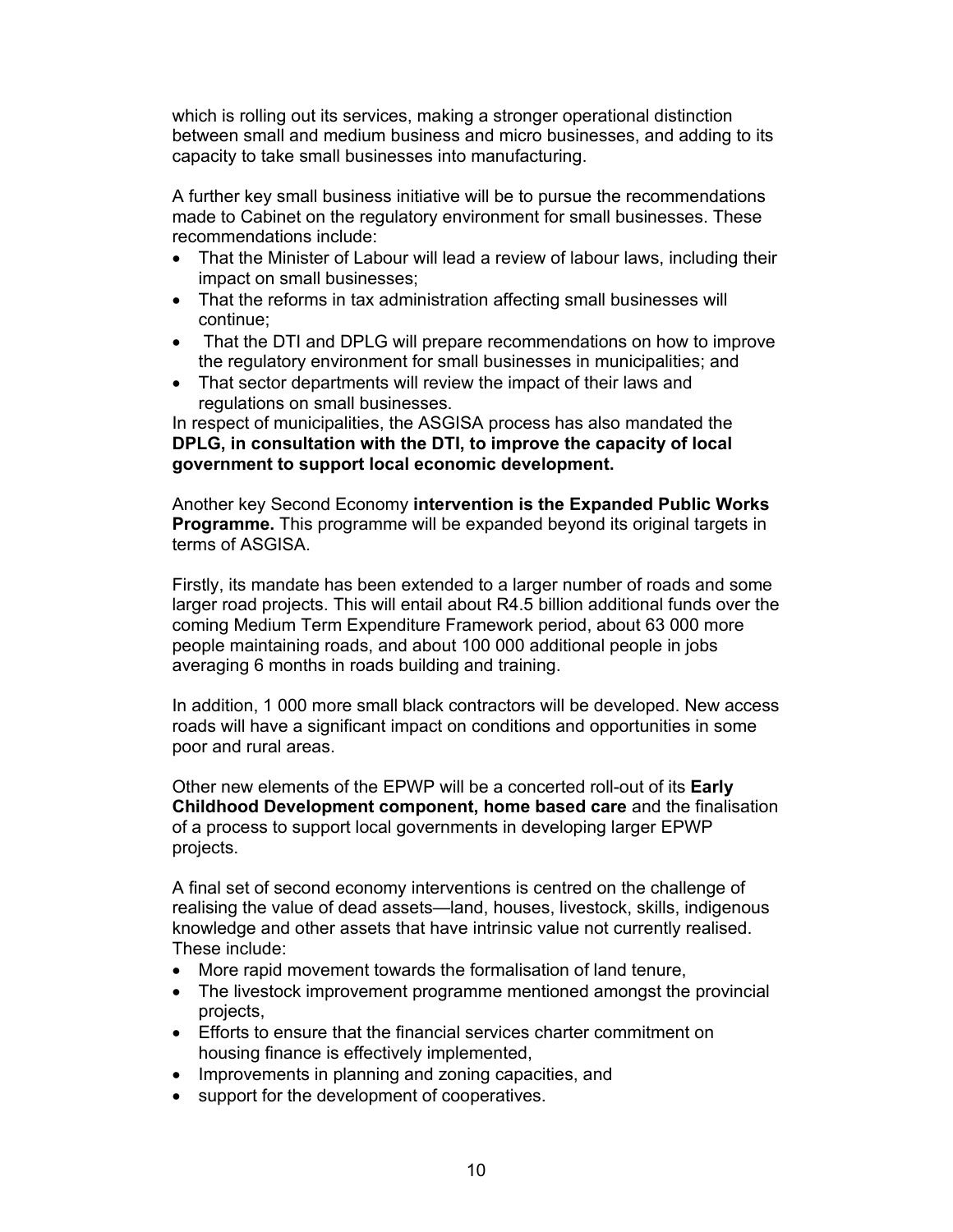### <span id="page-11-0"></span>**MACROECONOMIC ISSUES**

Regarding macroeconomic issues, one challenge is to find strategies to reduce the volatility and overvaluation of the currency; another is to ensure that within an inflation targeting regime fiscal and monetary policy can work together to produce sustained and shared growth.

A further challenge is to improve budgeting in government, particularly at a macro level where we tend to underestimate revenue and overestimate expenditure, which results in the budget appearing more expansionary than it is, which in turn sends misleading signals to other players in the economic arena.

A fourth area where macroeconomic policies or implementation can be improved is in expenditure management, particularly in government capital investment, where several agencies' budgets are considerably under-spent and some run out of funds before the end of the financial year. One innovation to be introduced in 2006 is the development of a new capital expenditure management information system by the National Treasury.

### **GOVERNANCE AND INSTITUTIONAL INTERVENTIONS**

We have planned on the principle that institutional interventions are costly and should be kept to a minimum, and that, where possible, existing institutions should be levered into new functions and responsibilities.

One issue of concern has been the relatively slow progress made on the implementation of some aspects of the Growth and Development Summit. We believe that the social partners should seek, the context of ASGISA, to make progress towards realization of a people's contract on economic matters – as discussed in the President's Joint Working Group, and referred to as a social contract. The other issue we will focus on is the effective implementation of agreed BEE Charters, and leveraging benefits from offsets.

On Local Government and Service delivery we are focusing on addressing the skills problems identified in Project Consolidate. The skills interventions include the deployment of experienced professionals and managers to local governments to improve project development implementation and maintenance capabilities. The project managed by the Development Bank of Southern Africa (DBSA) will deploy an estimated total of 150 expert staff, with the first 90 to be deployed in May 2006. The project will also include skills transfer to new graduates. The DBSA is compiling as database of "retired experts" for this and further deployments.

For ASGISA implementation, monitoring and evaluation of bottlenecks by the Presidency, it has been decided in Cabinet that the Cabinet Committee for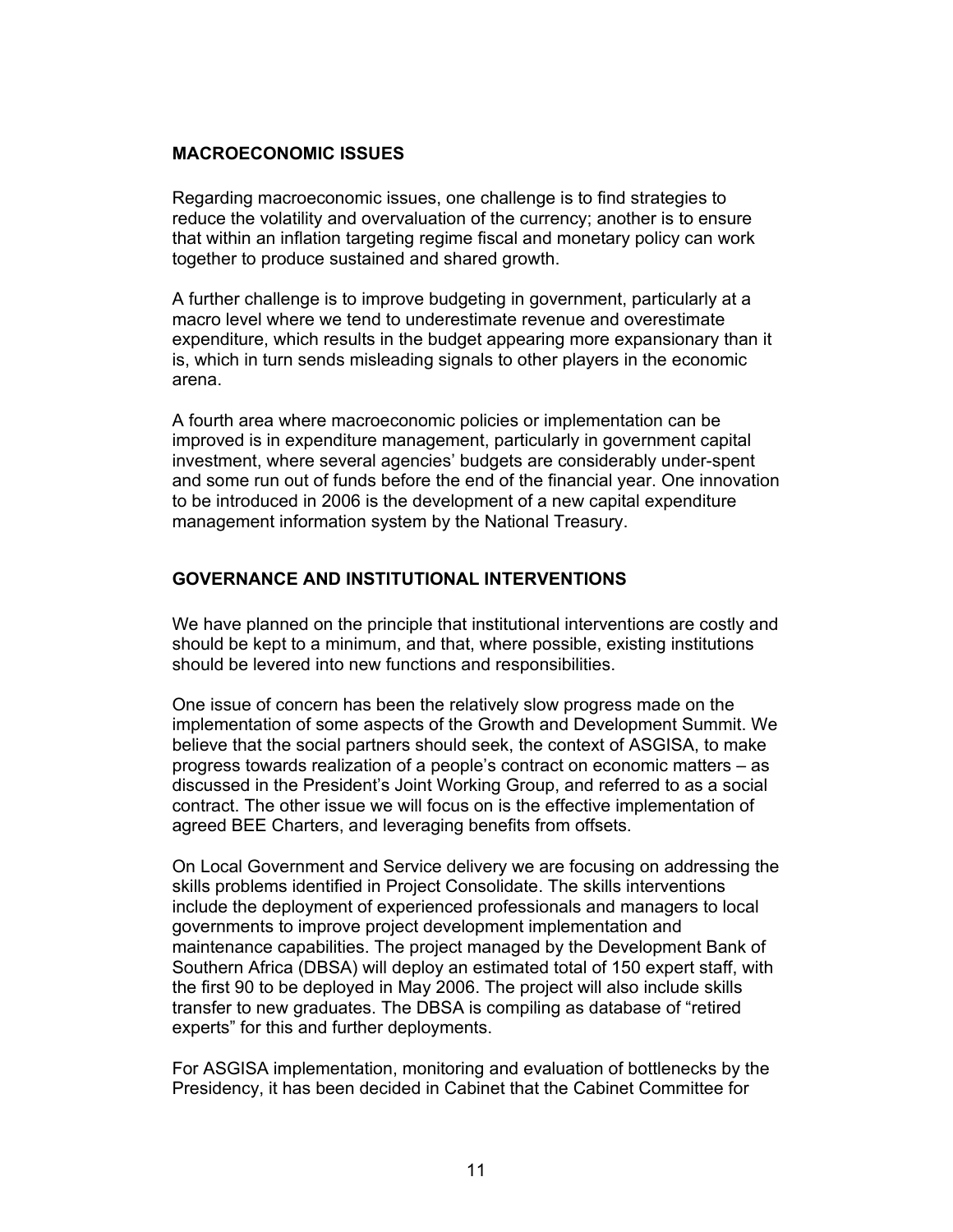<span id="page-12-0"></span>Investment and Employment would now have ASGISA as a standing item for regular reports and problem-solving at its monthly meetings

One issue of concern has been the relatively slow progress made on the implementation of some aspects of the Growth and Development Summit. We believe that the social partners should seek, in the context of ASGISA, to make progress towards the realisation of a people's contract on economic matters—as discussed in the President's Joint Working Group, and referred to as a social contract.

The DPSA has made proposals on improving the quality of economic services, initially through a study of the DTI. This effort will be extended to other relevant areas, including provincial and local government.

Government is committed to reviewing the functioning of the Development Finance Institutions, which include the IDC, the Land Bank, the DBSA and the NDA. These are powerful institutions that should be effectively employed in our developmental efforts and support social mobilisation and active participation of civil society.

There are reports that some investment projects have been held up by unnecessary bureaucratic delays. Government will ensure that investors have access to a one-stop trouble-shooting centre, probably located at Trade and Investment South Africa (TISA).

A new institution, mentioned earlier, will be the Joint Initiative on Priority Skills Acquisition (JIPSA). JIPSA will be lead by a committee headed by the Deputy President, and will include key leaders from government, business, labour and the education and training fields. The National Business Initiative will be providing support services for JIPSA.

A further innovation will be the institution, after finalisation by cabinet, of a system of regulatory impact analysis. The RIA will add well-designed procedures (first developed in the United Kingdom) to reduce or eliminate the negative unintended consequences of laws and regulations, especially on job creation.

A final key area requiring institutional reform is the framework for the planning and management of land use. Many investment projects are unnecessarily held up by the weakness of local or provincial planning and zoning systems, or the cumbersome Environmental Impact Assessment system. The EIA system is being reformed so that it will reduce unnecessary delays, without sacrificing environmental standards. A complimentary activity must be improvements in the planning and zoning systems of provincial and local governments.

## **CONCLUSION**